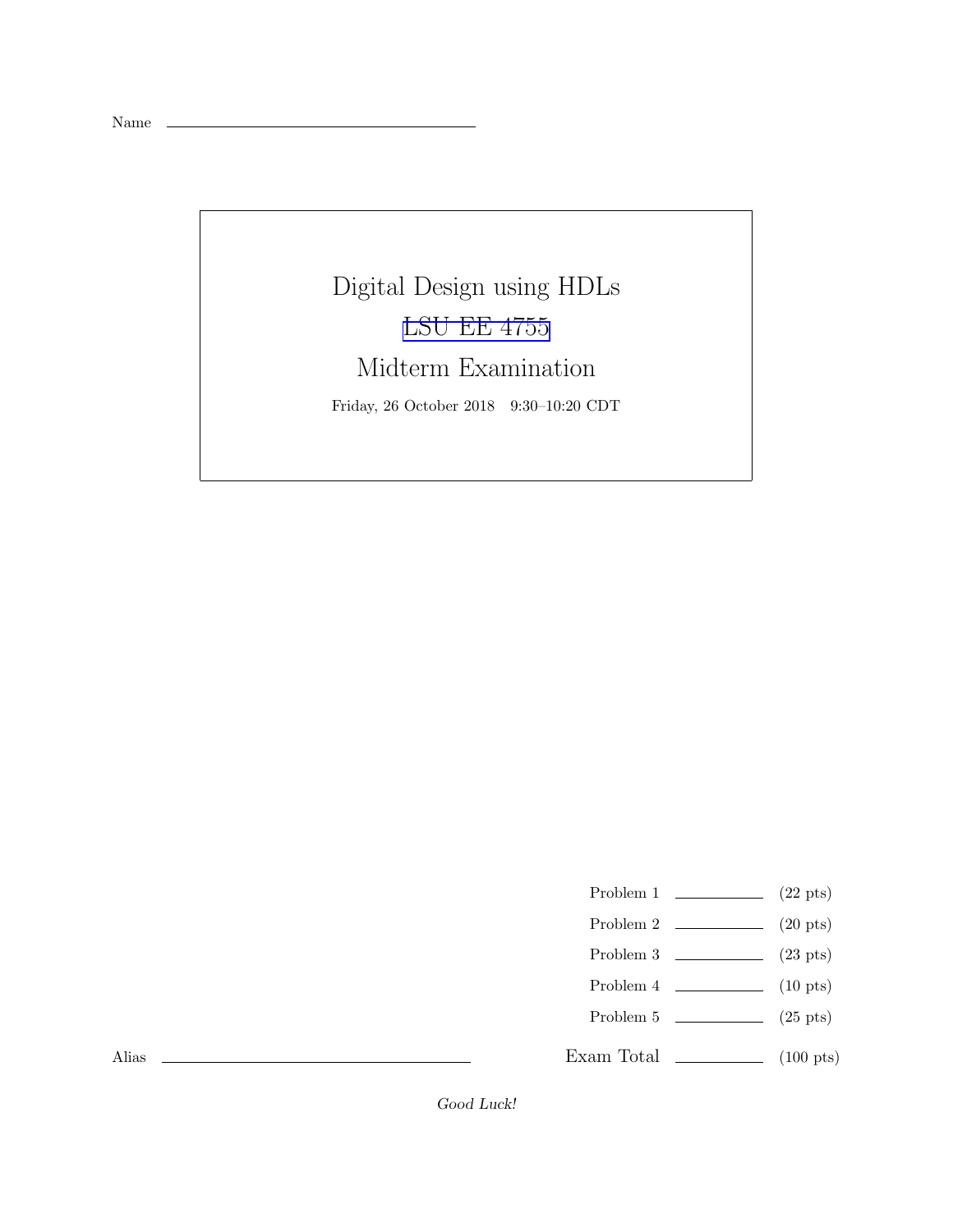Problem 1: [22 pts] The illustration below shows some of the inferred hardware for the behav\_merge module from the solution to Homework 6. The hardware that's shown is for typical iterations i and i+1. Show the hardware for iterations  $i=0$  and  $i=1$  with optimizations applied.



```
endmodule
```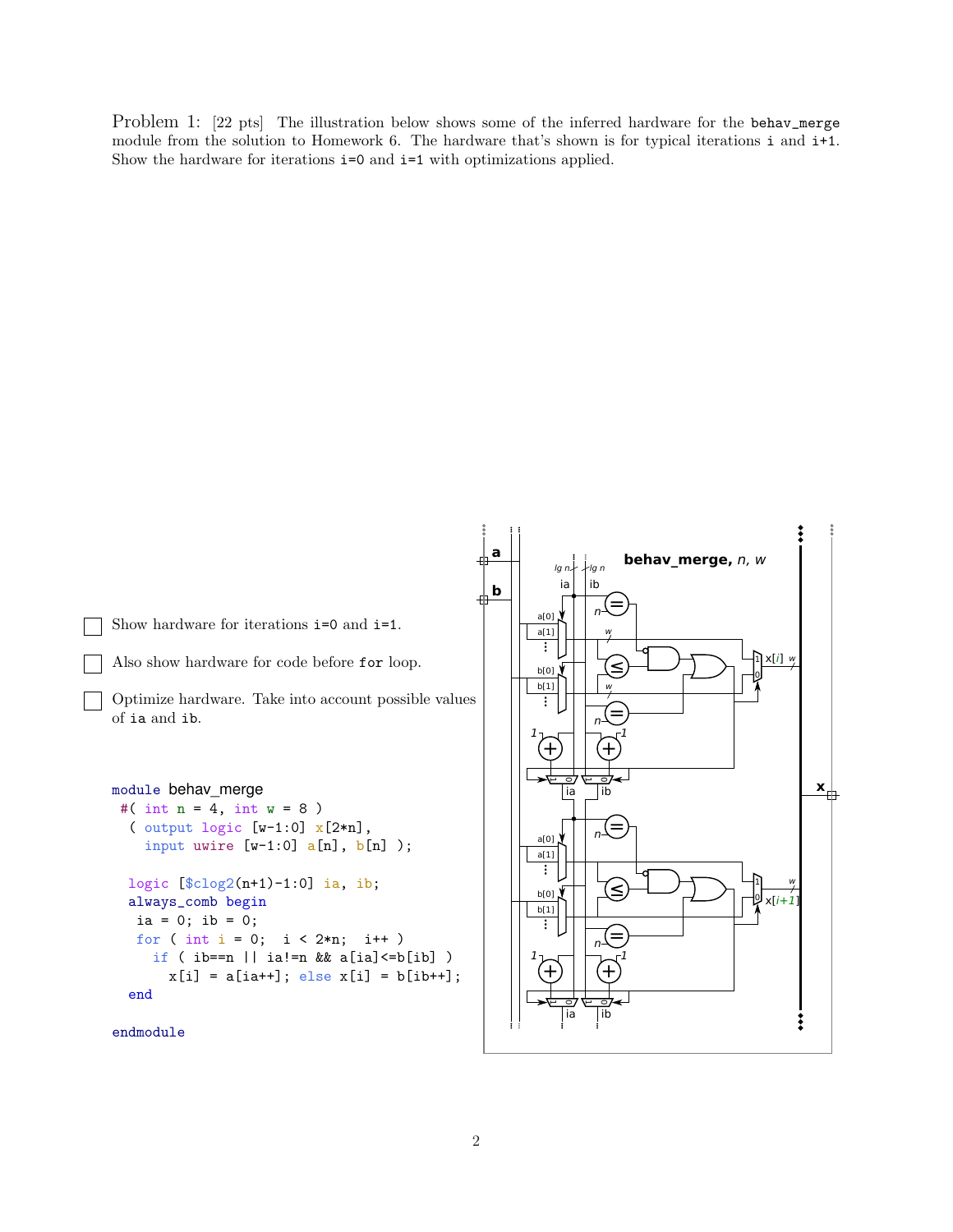Problem 2: [20 pts] Appearing once again is part of the Homework 6 solution, this time with items labeled in blue. Show the cost and delay of these, as requested below. See the previous problem for the Verilog description. The phrase *most expensive* means for the value of i for which the device needs all inputs, even after optimization. For the mux, show the cost and delay for the tree implementation.



Delay of most expensive  $a-1$ im in terms of n and  $w \prod$  after optimizing for constant inputs.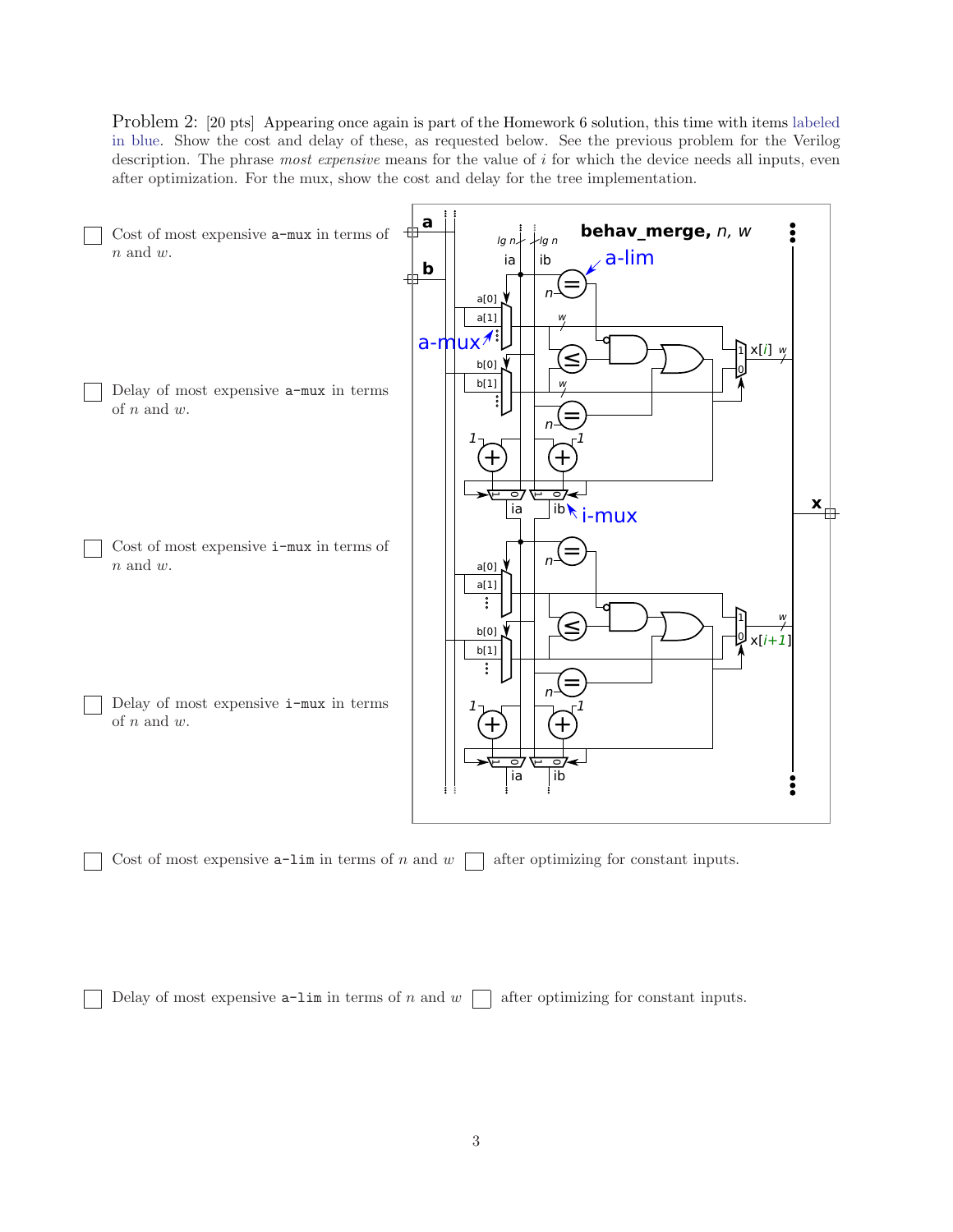Problem 3: [23 pts] Output 1t of module comp, below, should be 1 iff a is strictly less than b, and eq should be 1 iff a==b. Both a and b are unsigned integers. The module recursively instantiates two instances of itself, one is supposed to compare the low bits of the inputs, the other compares the high bits. Complete the module so that it works for any positive w.

```
Complete the module, don't miss the \Box FILL IN items.
Make sure that it works for odd and even values of w.
module comp
 #( int w = 8 )
  ( output uwire lt, eq, input uwire [w-1:0] a, b );
  if ( ) begin // Terminating Case Condition \longleftarrow ---- \Box FILL IN
     assign It = !a && b;
    assign eq = a == b;
  end else begin
    uwire llo, lhi, elo, ehi;
    // Instantiate two comp modules, connect each to about half the inputs.
    //
    // ---- -------------- -------------- <-- FILL IN
     comp #( ) clo( llo, elo, a[ ], b[ ] );
     comp #( ) chi( lhi, ehi, a[ ], b[ ]);
     assign lt = ; // <---- FILL IN
     assign eq = \qquad ; \qquad // <--- \Box FILL IN
  end
```
endmodule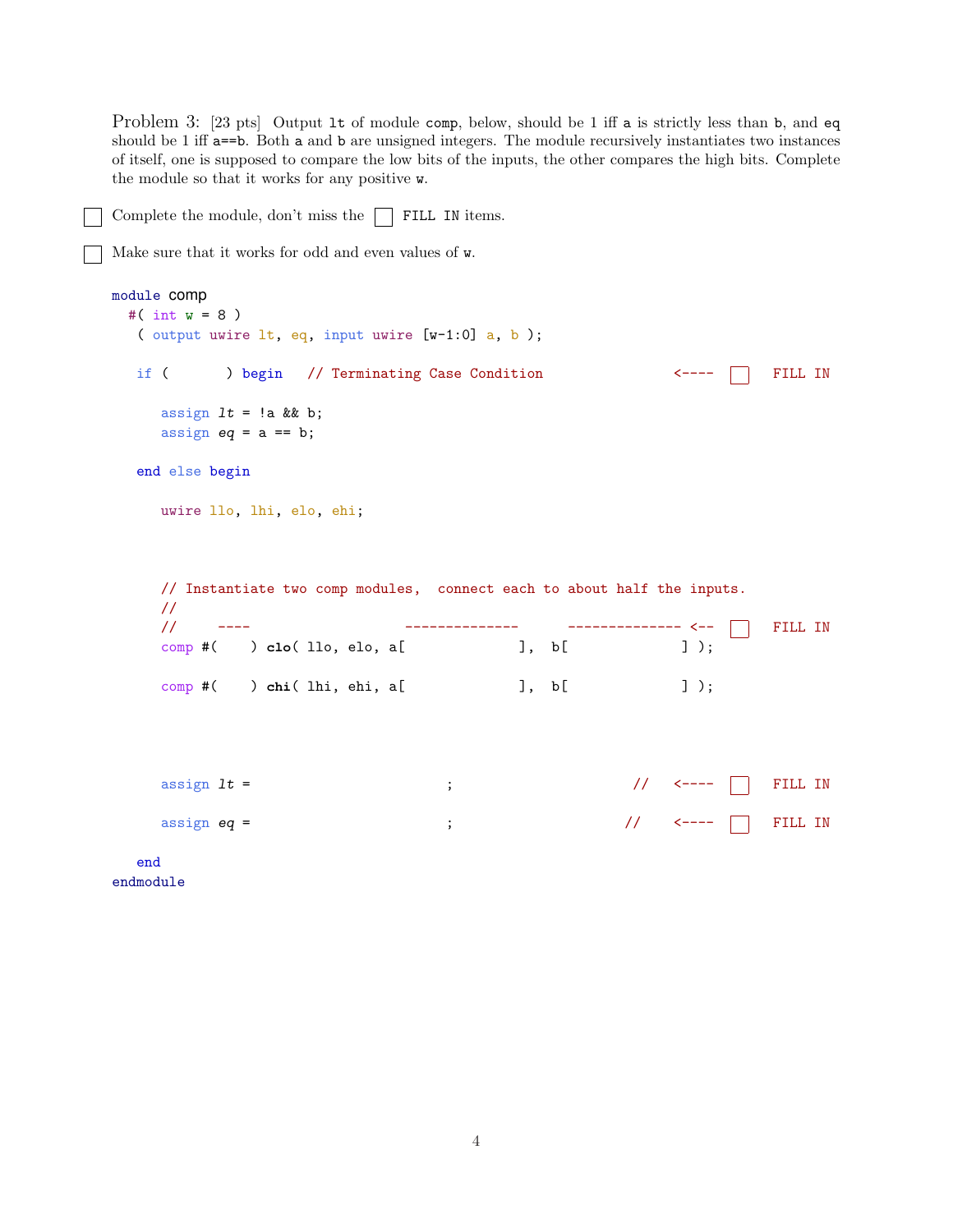Problem 4: [10 pts] The output of plus\_amt, x, is to be set to  $\mathfrak{b}$  + amt. Input b and output x are expected to be in IEEE 754 double FP format (the same format as type real). (Note: the port declarations are not to be modified in the problems below.) Several variations on the module appear below. *Hint: Solution to this problem require the correct use of* realtobits *and/or* bitstoreal*. Grading Note: The bonus problem was not on the original exam.*

(*a*) The module below does not compute the correct result. Fix the module by modifying the always\_comb block. The module does not need to be synthesizable.

Fix so that x is assigned the correct result, amt plus value of b.

```
module plus_amt
  #( real amt = 1.5 )
   ( output logic [63:0] x, input uwire [63:0] b ); // DO NOT modify ports.
  // Both x and b are IEEE 754 doubles (reals).
   always_comb begin
      // Change code below.
```

```
x = b + amt;
```
end

## endmodule

(b) [0 pts] Bonus Problem Complete the module below so that it uses the  $CW\_fp$ <sub>-add</sub> module to do the addition. The parameters to  $CV_f$  and are already correct, just connect the inputs and outputs.

Complete so that it computes the correct result.

```
module plus_amt
  #( real amt = 1.5 )
   ( output logic [63:0] x, input uwire [63:0] b ); // DO NOT modify ports.
  // Both x and b are IEEE 754 doubles (reals).
```

```
uwire logic [7:0] s; // Unused.
// Computes z = a + b.
CW_fp_add #(.sig_width(52),.exp_width(11)) // This line correct, don't change.
fadd( .status(s), .rnd(0), / This line correct, don't change.
     z( ), a( ), b( ));
```
endmodule